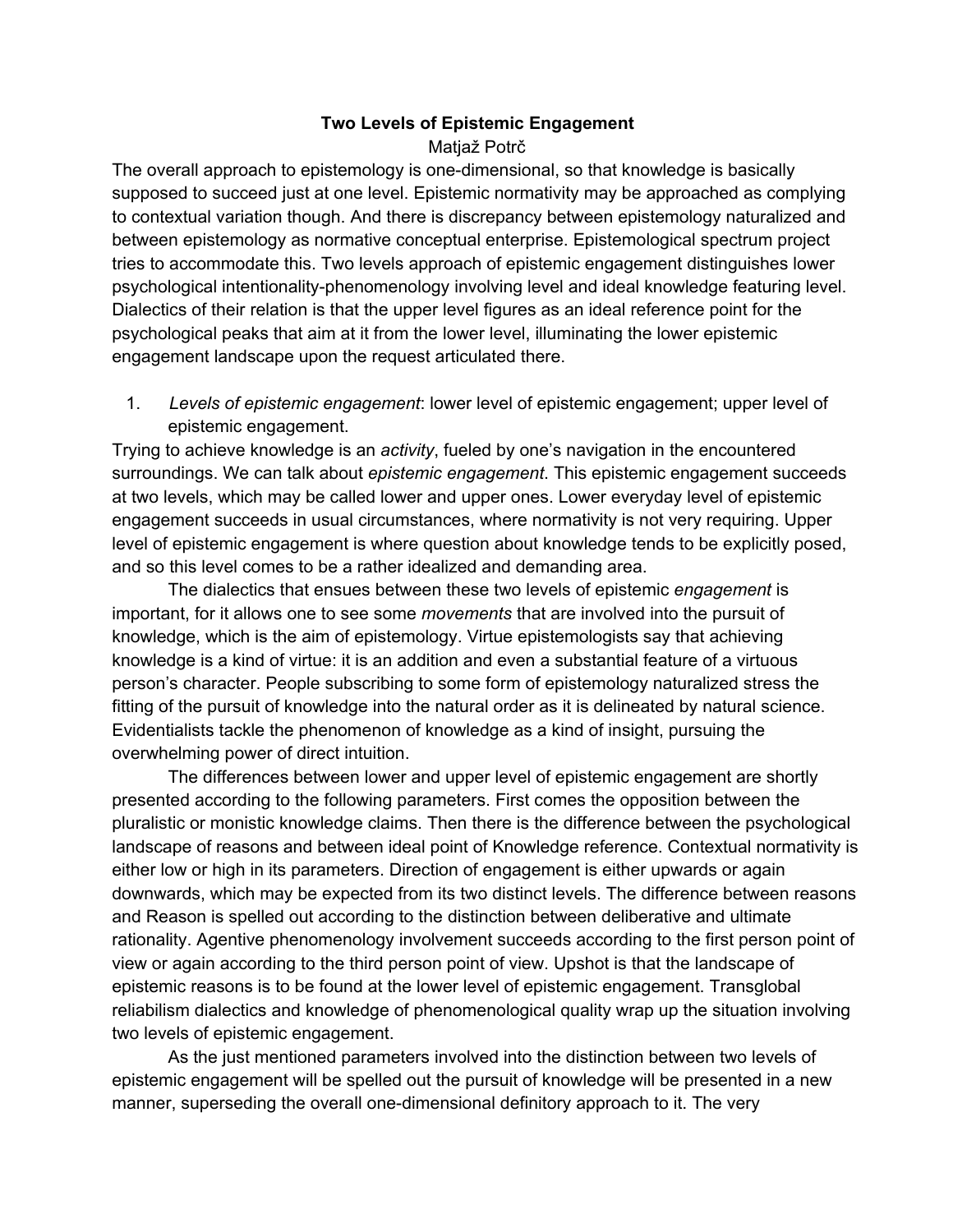one-dimensionality of this approach tries to tackle knowledge in an objective, non-engaging manner, from the third person perspective. We will shortly deal with this specific point of view dimension in what follows. But let us first characterize one-dimensionality as it is practiced in epistemology by the usual *definition* of knowledge which we will use as point of departure, all in trying to spell out its one-dimensional nature and supplement it by two levels of epistemic engagement.

Let us just say to begin with that *engagement* can come in various forms and in different areas. It underlies disposition to *act* in these areas. Various engagement landscapes are intertwined in a single holistic experiential landscape. One may say that a particular kind of engagement is methodologically sorted out from that overall holistic and dynamical setting. Just that this sorting out is what one usually *experientially engages into* as one encounters certain circumstances. If I encounter an older person who needs to cross the busy and dangerous road my possible deliberation and ensuing engagement will be moral. While pursuing this goal I may also need to decide whether I *know* that the person would need my help indeed, and this is then my engagement into the epistemic dimension of the encountered landscape or complex situation. Usually all these and other kinds of engagements happen momentarily, so that there is no real long duration of deliberation here. This may be related to the very need to *act* (or deciding not to act) in the situation at hand. Obviously, my *experiential engagement space* consists of several intertwined dimensions, from which my *attention* easily switches from one to the other and combines them where needed. This is quite different to the usual manner these things are approached in analytic philosophy. Despite this I think that one should stay with analytic approach all in appropriately *disciplining* it through the dynamic continental flavor.<sup>1</sup> Some *relevance* should be brought into the picture, perhaps of a Nietzschean gay science sort. 2

Indicating thereby that engagement of any kind needs various dimensions in the experiential space, we can now start to take a look at the practice of analytic philosophy in the area of epistemology or theory of knowledge, as it is called. The one-dimensionality of such a practice will be revealed. Here is the most known definition in epistemology:

Knowledge =def justified true belief

Notice first that reaching knowledge is the aim of epistemological enterprise. Take a proposition such as

 $p =$ The cat is on the mat.

<sup>1</sup> See my paper *Analytic Philosophy Disciplined*, net available.

<sup>2</sup> Nietzsche's term is *froehliche Wissenschaft*. Some years ago my mostly continental inclined colleagues urged everybody to substitute not really attractive titles of courses delivered to the students by more sexy titles. So I proposed to rename the *analytic philosophy course* into *gay analysis*, which in German would be spelled out as *froehliche Analyse*. The guys then flatly rejected my proposal as not serious enough. This is just to show that analytic philosophy should be disciplined indeed, but that so called continental philosophy has as well a long way to go if some *relevance* should be achieved. In honor of Nietzsche, myself and Terry Horgan christened our approach to vagueness *transvaluationism*, as echo of *Ueberwertung aller Werte*. The values in question as applied to the phenomenon of vagueness refer to the semantic values of Truth and Falsity such as these are forthcoming while one deals with sorites sequence.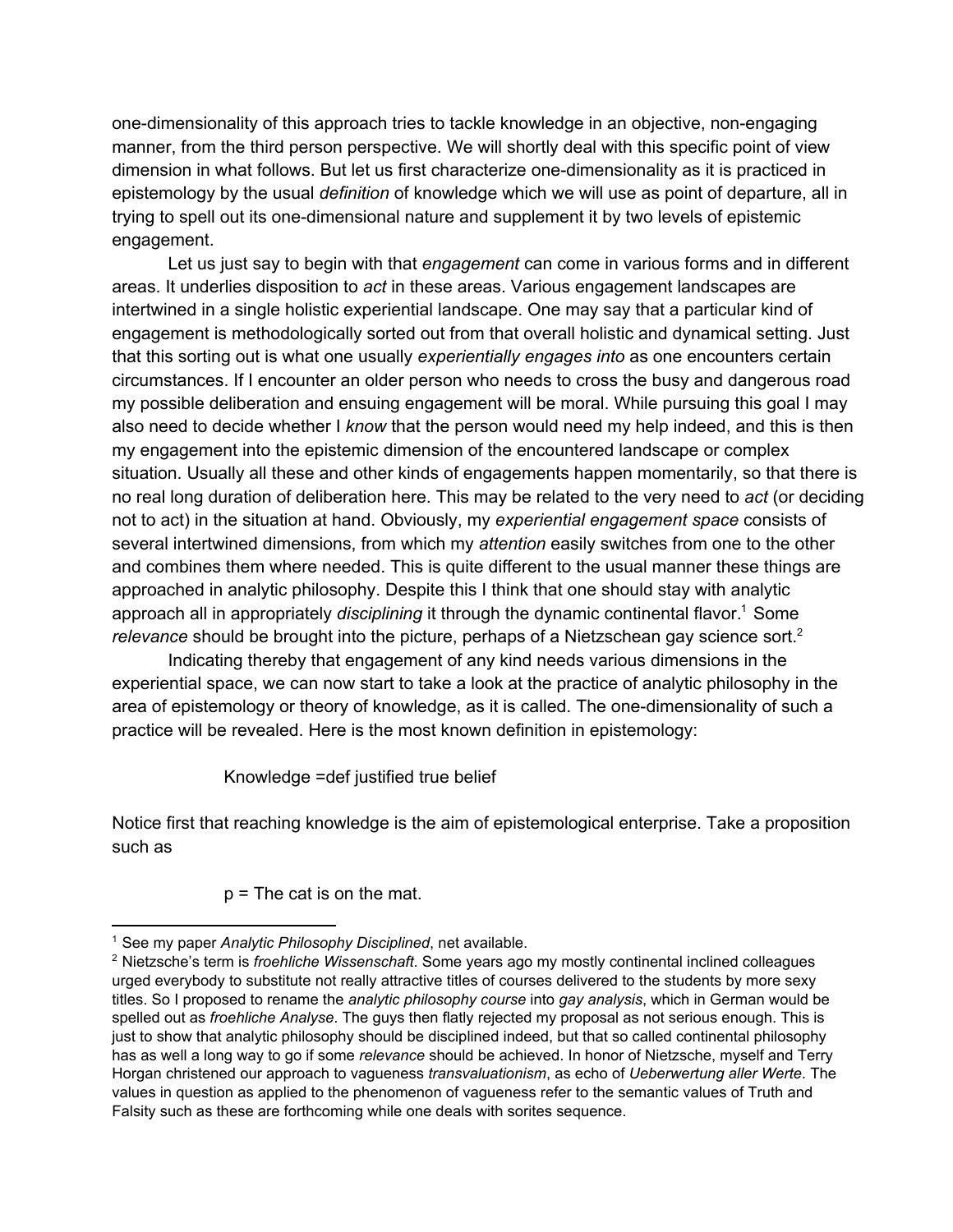Using this as an example, and abbreviating knowledge as K, justification as J, belief as B and truth as T, one gets the following formula

Kp =def Bp & Tp & Jp

The first condition for Kp to be achieved is that one should form belief in respect to p (Bp). If I do not have any psychological access to p, such as belief, namely, I certainly cannot be said to know that p. But this necessary condition for Kp is not sufficient. I can namely form a belief about p, but p just happens not to be true (cat is walking around, say). This shows that the truth of p (Tp) is another condition for Kp (my knowing that p). Things are not over yet however. I namely can have a true belief about p but it still will not be knowledge, for I may have formed that belief relying on a really unreliable source, such as my colleague reporting to me that p, but this colleague in 75% of cases delivers a false information just to have fun. This shows that additional condition, justification of belief that p is needed (Jp).

This all sounds right: knowledge is defined by the conjunction of three conditions concerning a certain proposition: belief, truth and justification related to it. But now realize that, as nice as this definitory proposal sounds, it has shown some flaws around which the *work* (Arbeit<sup>3</sup>) of epistemological enterprise turns. Gettier found out that the above stated definition cannot really be relied upon in all the needed seriousness. Definition namely is equivalence, which may be spelled out as conjunction of two implications:

 $(Kp \rightarrow Bp \& Tp \& Jp) \& (Bp \& Tp \& Jp \rightarrow Kp)$ 

Suppose that the first implication works. But Gettier demonstrated that the second implication leaves us wanting. There are always counterexamples to be found, and in order to silence these Gettier proposed a new condition, call it G after his name. So an abbreviated form of the definition of knowledge now looks like this

K =def JTBG

The unfortunate thing is that the introduction of G did not solve the day, and in fact a whole heavy metal industrial search for an appropriate definition of knowledge get unfolded. This is called the Gettier industry.

This industrial noise in epistemology as practiced in the former century settled down and got silenced without any final and definitive outcome.

We may remind the reader that the trouble just described is a variant of the *paradox of analysis*, which says that analysis is either trivial (A = A) or false (A = B). (See my paper *Analytic Philosophy Disciplined*, internet available, for some explanation, including Fregean sense and reference epistemic roots of the problem.)

The proposal here is that the problem lies in the *one-dimensional* nature of knowledge

<sup>3</sup> Ernst Juenger who is quoted by Heidegger was concerned about the worker (*Arbeiter*).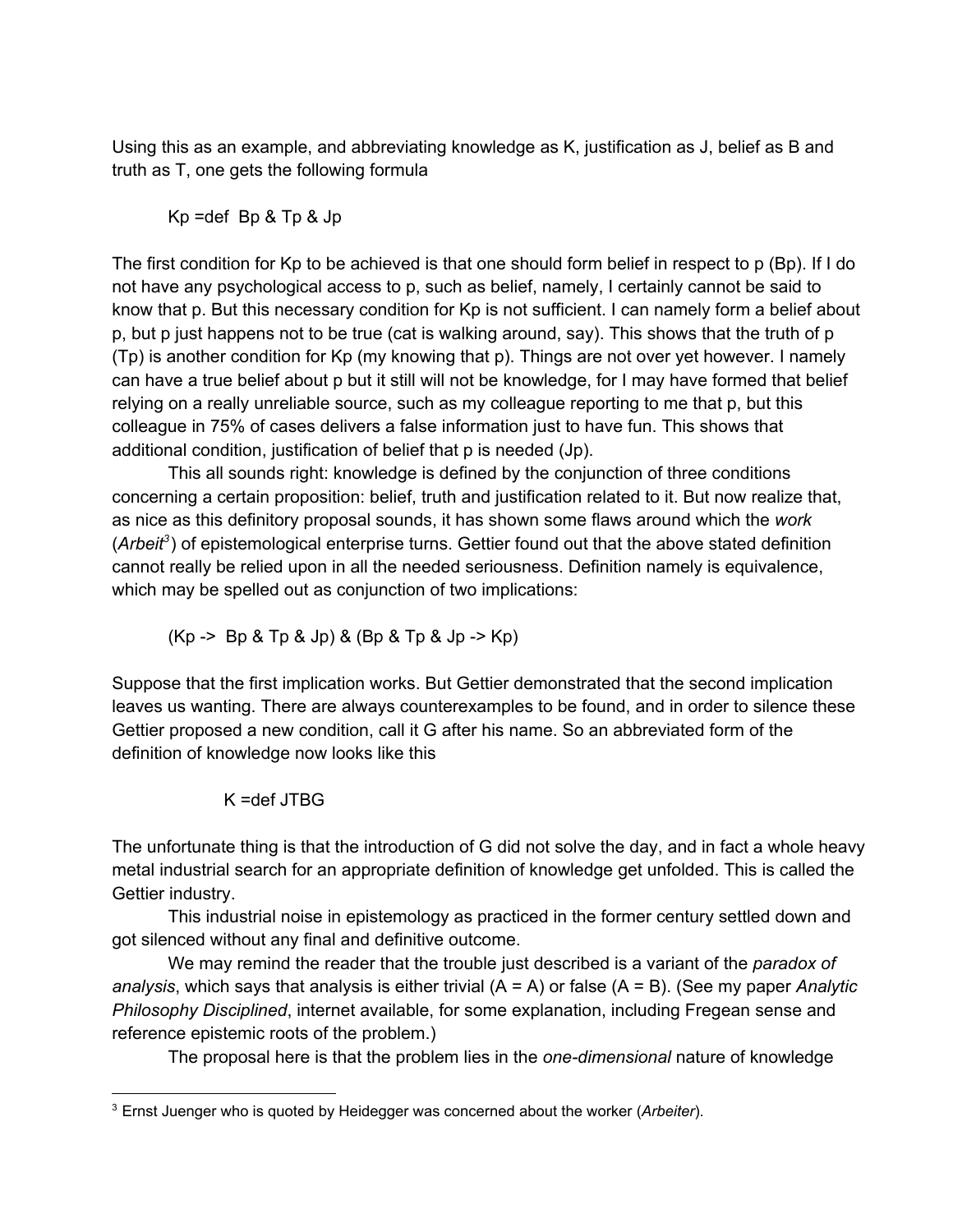definition, which treats K and JTB at the *same level*. They are supposed to be of the same *quality*. But this is not the case. It is easy to see if we start to think about it, that K is at another level as JTB. Simply said, K is at the upper ideal level of epistemic engagement. Whereas JTB are at the lower pluralist level of epistemic engagement upon the experiential landscape leading towards knowledge.

Not to mention that there is no *engagement*, and no *activity*, and neither *experiential* dimension involved into the *definitory* approach to knowledge. This is what we will try to elucidate to some extent in the following exercise involving explanation of the characteristics of the two levels and of their differences.

2. *Pluralistic or monistic knowledge claim*: cases of approaching knowledge, pluralistic, struggling, aiming towards ideal; Knowledge, monistic (tendency), definitory (K=JTB).

Suppose that we have established *two* levels of epistemic engagement, as opposed to the one level or one-dimensional definitory approach to knowledge. Then we have Knowledge at the upper level, and we have forces leading towards or aiming at Knowledge at the lower level of epistemic engagement. These forces are many, whereas Knowledge is one. The forces at the landscape of epistemic engagement according to the definitory approach, just that the left hand side and the right hand side are now positioned at two different levels -- which is of the utmost importance -- are belief, justification and truth (JTB). Notice simply that none of these is Knowledge, but that they are as just said *forces*, at the *landscape of epistemic engagement*, which *aim* at establishing the result of Knowledge. Writing Knowledge with the capital K here indicates that we deal with the upper level of epistemic engagement, with the ideal reference point of inquiry as it is seen from the lower dynamical and holistic level of moral engagement.

Now as just said, suppose that there are two *qualitatively* different levels of *epistemic engagement*. Then Knowledge is at the upper level, figuring as an ideal reference point for the lower level epistemic engagement forces that proceed along JTB intertwined efforts to reach it. So the K =def JTB definitory equation can *not* be definition anymore, for there cannot be any equality there if its left hand side and its right hand side designate two *qualitatively different levels*. Just imagine that 2+1 = 3 assigns a real different quality to the right hand side (3) than to the left hand side (2+1). In such a case there will not be equation there anymore, really. We encounter something similar to inductive inference grue examples, where at some point there appears a qualitatively new and different meaning as assigned to the given values.

Now, under the supposition that there is difference of levels in  $K \approx JTB$ , i.e. that JTB somehow *aims* at K, without being identical with it in definitory sense, we may ask what is the relation between *monism* and *pluralism* here. At the very first glance, it dawns to you that K is just one, and thus that it has *monistic* behavior traits. Whereas JTB are many, and so they are naturally seen as *pluralist* in this sense, namely as pluralist attempts to approach Knowledge, without being themselves cases of K. Neither B, nor J or T equal K but just aim towards K, in a dialectics which merits to be spelled out.

Here is an illustration from the side of *moral* philosophy. Consequentialism subscribes to just *one* value and it is thus *monistic*. But it is not hard to see that this one monistic value has to deal with everyday environment of moral forces that come in their *plurality* at the everyday moral landscape. Similarly it is with epistemic matters. There is just one monistic ideal reference point of inquiry, namely Knowledge, at the upper level of moral engagement. But it is approached by *plurality of forces* at the usual everyday landscape of epistemic engagement, so that belief, justification, truth and other matters that are to be found at this holistic and dynamical lower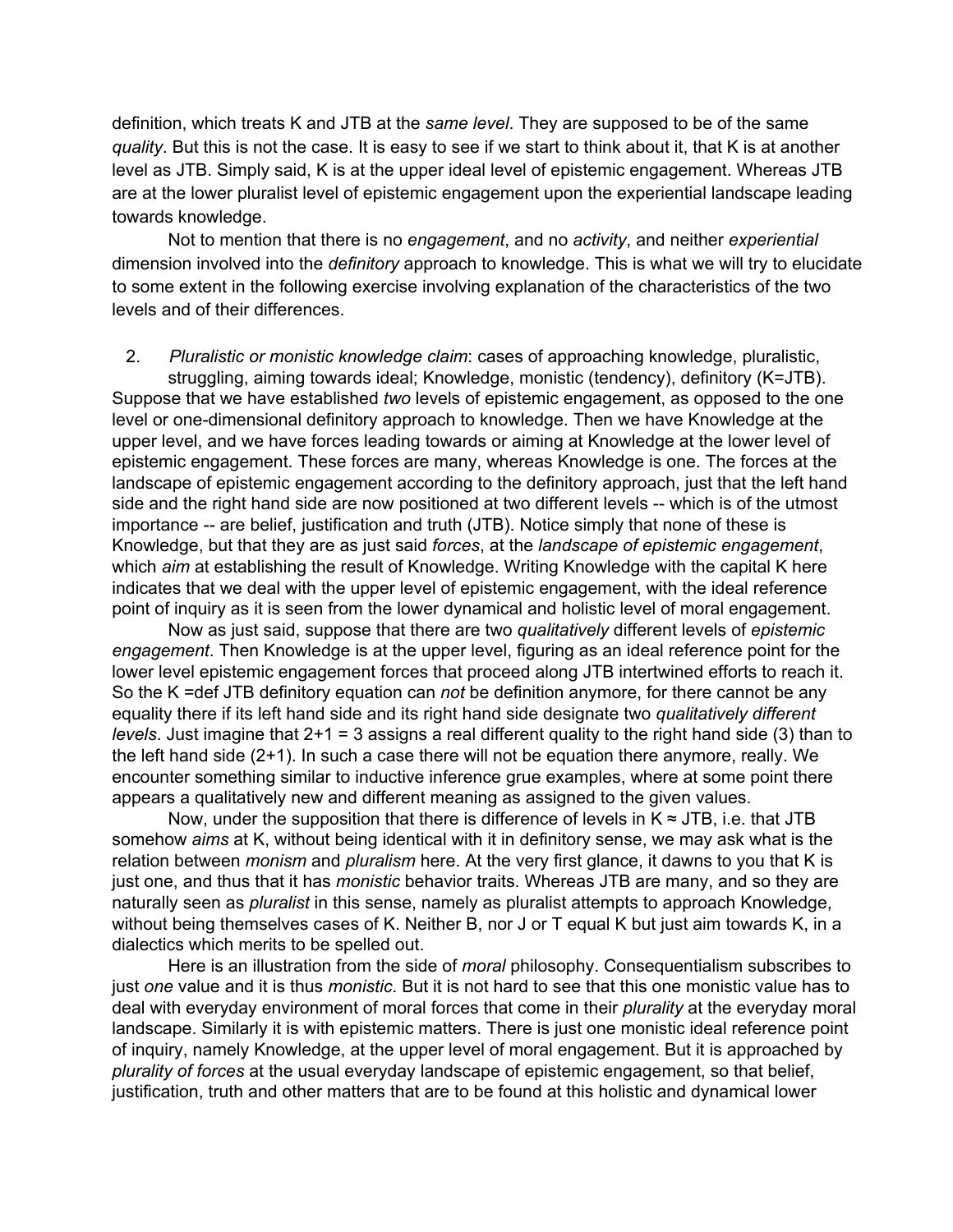landscape of epistemic engagement, *aim* at the upper ideal reference point of Knowledge. This difference between monism and pluralism naturally follows from abandoning the one-dimensional definitory approach of knowledge and the introduction of the two levels of epistemic engagement.

3. *Psychological landscape of reasons or ideal point of Knowledge reference:* epistemic phenomenology, intentionality, psychological landscape; ideal point of reference for Knowledge claims.

Two levels approach of epistemic engagement proceeds in two *qualitatively* distinct areas. The Knowledge upper level point of epistemic engagement succeeds in an *ideal* environment. One may say that Knowledge is the desired result of a kind of *phenomenological reduction*, or the positive reduction of enmeshed plurality of forces that aim at Knowledge in the direction of *relevance*, in the direction of what is *relevant* to the epistemic search. That's the K domain.

The *lower* level of epistemic engagement where belief, justification and truth are involved, on the other hand, are certainly not ideal but rather *psychological*, empirical matters. Belief, as for that matter, is certainly psychological, and as such it involves both *intentionality* and *phenomenology* in their interdependence. (Compare Horgan and Tienson 2002 PI&IP paper.) That's the JTB domain.

What can one say about the equation in the  $K = JTB$  case, now that we have introduced these two levels of epistemic engagement? The answer is that there is *differance* involved here, i.e. difference persisting along the internal change, as this succeeds in the case of myself still being the same person along all the differences that are there between my age of three years and between my adult age. (See Horgan Potrc *Austere Realism* on *differance*, which we borrowed from Derrida.)

4. *Contextual normativity: low or high*: everyday contextual normativity requirements for you to know that *p*: 1st person epistemic subjectivist perspective; high contextual normativity requirements for Knowledge that *p*: 3rd person epistemic objectivist perspective.

The very idea that there is something fishy going on with definitory approach appeared in analytic philosophy as it switched to the communication-intention project. Austin emphasized that words do not just describe but that they primarily have the role of vehicles for *action* in an interactive communication setting. David Lewis built upon this heritage as he introduced two *contextually* different scores in the search of knowledge. In the usual everyday circumstances the search for Knowledge will rely upon low normative requirements. Here is where the psychological empirical JTB dimension of the search for Knowledge takes place. Quite different is the situation though as the contextual scores get *high*, and this happens in the case of the Knowledge as an ideal reference point of inquiry, in the K domain. Contextualism is an important approach to epistemology and we propose to reevaluate it from two levels epistemic engagement perspective.

Contextual higher epistemic engagement tends to be objective and therefore it embraces third person point of view in its assessment of K. Whereas the lower level epistemic engagement with its psychological intentionality and phenomenology involving matters allows for first person point of view perspective upon the aim of the epistemic inquiry.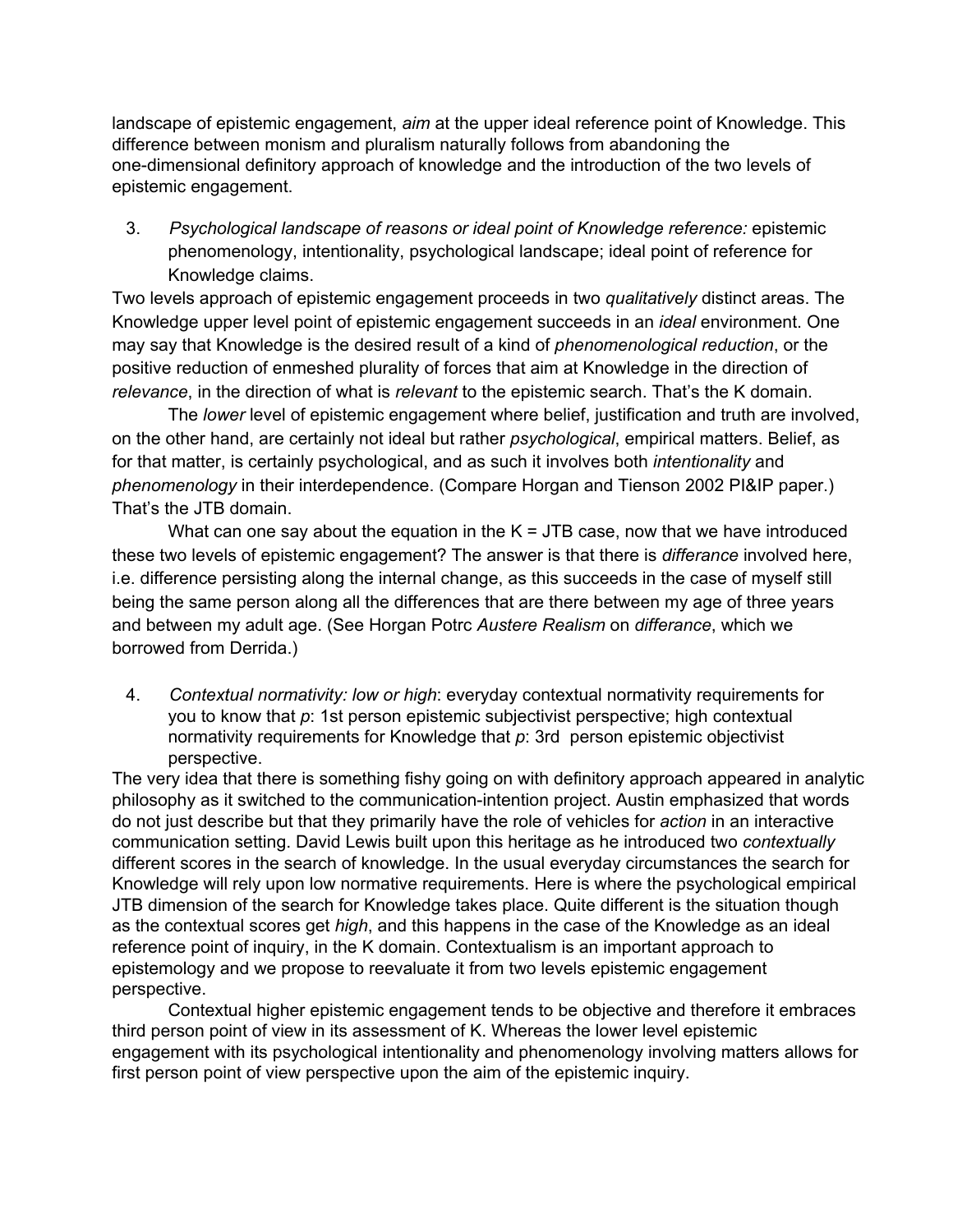5. *Direction of engagement*: direction: aiming at the ideal point of reference as Knowledge: upwards↑; direction: epistemic chromatic illumination of the lower epistemic engagement landscape: downwards↓.

Once as two levels of epistemic engagement are established, the question of their relation comes into focus. As we called them upper and lower levels of epistemic engagement, the following dialectics offers itself in a natural manner. The lower level *aims* at the upper level achievement. The lower empirical and psychological level of epistemic JTB engagement direction is *upwards*↑, towards the ideal upper level of K. It is as well natural to realize then that the direction of upper ideal level of *epistemic engagement* is *downwards↓,* towards the lower level empirical landscape of JTB where the search for Knowledge is taking place. One may say that the upper level K throws its *illumination*, call it chromatic illumination, upon the lower level of epistemic engagement. Just that here is an important proviso to be mentioned here: the illumination only succeeds *upon the request from the lower level*. 4

Direction of engagement between the two levels is thus in that the lower level epistemic JTB (or JTBG) engagement aims at the upper level ideal point of reference as Knowledge, i.e. upwards↑. Whereas the upper level of epistemic engagement direction is downwards↓, so that K epistemically chromatically illuminates the lower epistemic engagement landscape JTB (or JTBG and the stuff), following the *request* coming from that lower level epistemic engagement landscape.

6. *Reasons or Reason: deliberative or ultimate rationality*: reasons (pluralistic peaks at the moral landscape), deliberative rationality (not epistemic emotions, vs. virtue epistemology say); Reason (monistic, ideal point of reference), ultimate Rationality.

As we dealt with monism and pluralism dimension proper to two levels of epistemic engagement, we said that at the upper level there is ideal reference point K, and that at the lower level there is a plurality of forces or let them be called features that are to be found at the everyday epistemic engagement landscape. Now, these JTBG (and the rest) forces may be called *reasons*, whereas the ideal upper level point of reference may be called Reason (we also called it Knowledge).

Now, what the hack do *reasons* have to do with epistemological inquiry? We claim that each of B, J and T which again come in plurality of guises, is a *reason,* aiming at the upper level of epistemic inquiry. Reasons are known in moral philosophy. So Dancy for example dedicated a book (*Practical Reality*) to reasons, and Horgan and Timmons project is entitled *Illuminating Reasons*. Dancy by the way started with epistemological inquiry and then he switched to moral philosophy, as he has told me at the occasion of Valencia Spain (Catalania) symposium dedicated to his work some years ago. The proposal here is to look at Dancy's account of moral reasons as being kin of *epistemic reasons* in their plurality and through their dialectics (psychological and objective reasons, overriding reasons and the stuff) of *epistemic reasons* at the lower level of epistemic engagement. J, T and B and the rest will then be seen as pluralistic peaks at the lower landscape of moral engagement. Whereas K will be seen as the ultimate Reason at the upper level landscape of epistemic engagement, inhabiting an *ideal* space. This Reason is monistic, whereas reasons are pluralist.

One trouble seems to be related to T as a reason. Isn't truth just the ultimate Reason (as Dancy claims against psychological interpretation of reasons)? If we help ourselves with *truth as indirect correspondence* (see Horgan Potrc *Austere Realism*), then one may see that truth at the lower level (of epistemic engagement according to the here discussed case) is bound to low

<sup>&</sup>lt;sup>4</sup> A political practice that I had to survive in my earlier age was called self-governement.